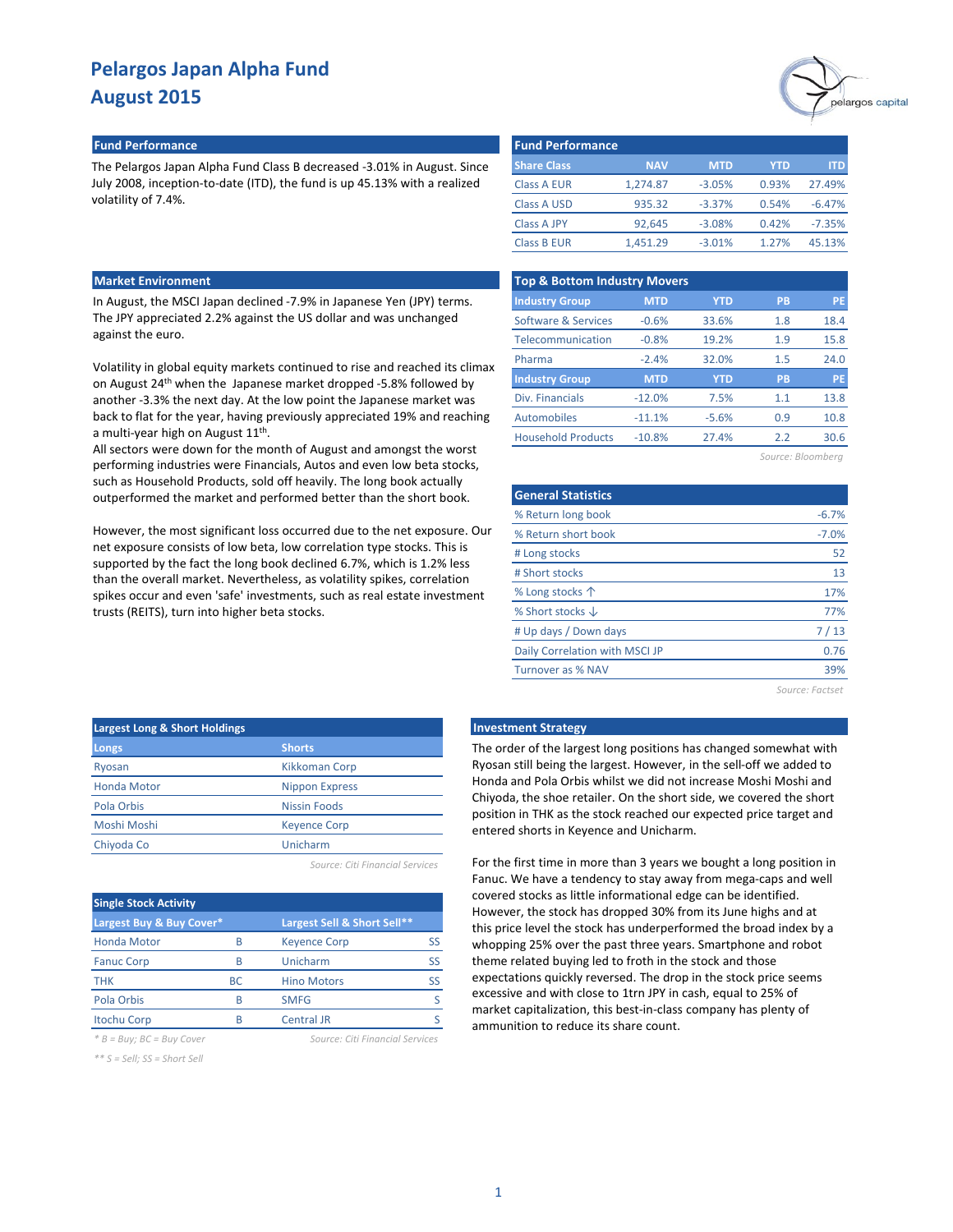Unsurprisingly, amongst the top 5 contributors are three short positions and despite the 7.9% market decline two long positions made it into the top 5 contributors. THK turned out to be a timely trading short and the position was covered late August. Chiyoda continued its stellar performance. Japan's second largest shoe retailer was discussed in June's monthly newsletter and appreciated 2.9% in August. Nishimatsu Construction even jumped 20% in August. This second-tier general contractor with 2700 employees, 1bn euro in market capitalization and a comparatively high exposure to civil engineering benefits from multi- year visibility of domestic large scale projects.

Fancl, one of the biggest gainers last month, saw its stock price decline -12% in August. There was little news out, our research still suggest the company is doing fine and the volatility is not for fundamental reasons.

Unfortunately, Ichigo lost 40bps in August. Long term we are very positive on the business developments at Ichigo, however the stock is highly volatile. Fundamentals remain strong and more downside volatility creates good re-entry points.

On a sector level the biggest change was the increase in net short exposure from 0% to -5% in Consumer Staples. We remain convinced that certain stocks in this sector are excessively valued.

| Value Factor Performance* |          |                             |          |      |      |         |  |  |
|---------------------------|----------|-----------------------------|----------|------|------|---------|--|--|
|                           | P/E      | EV/EBITDA P/B Div Yld EV/IC |          |      |      | FCF.    |  |  |
| <b>MTD</b>                | $-1.9\%$ | $-1.0\%$                    | $0.0\%$  | 1.6% | 0.3% | $-1.6%$ |  |  |
| <b>YTD</b>                | 1 1%     | $-1.7%$                     | $-1.2\%$ | 1.5% | 1.1% | 1.4%    |  |  |
|                           |          |                             |          |      |      |         |  |  |





*Source: Factset\**



*Source: UBS PAS*

### **Style Performance**

On a daily basis we track numerous style factors based on our proprietary quant model. This helps us to detect misallocation of capital within the market and helps our understanding of style trends and investor's behavior in Japan.

'Value' as a style continued its poor performance in August and has now retraced most of the performance for this year.

This weakness continued across most value factors, with price-earnings-ratio (P/E), enterprise-value-to-EBITDA (EV/EBITDA) and free-cash flow- yield (FCF) declining most. Dividend yield had a decent month and is the best factor for the year.

Last month, dividend yield suffered as a style. The fund is long dividend exposure mainly through the REIT space. We had significant REIT exposure early in the 2015, sold into strength and partly hedged it. In July we took off the hedges (Nippon Building Fund and Japan Real Estate), however the weak performance of REITs continued into August.

In the late August sell-off we observed a shift in betas and correlations. Low beta stocks participated aggressively in the sell-off and low beta, low price momentum stocks started to outperform. The change in market dynamics is supportive for our value exposure. Time will tell whether this was just noise or a real signal.

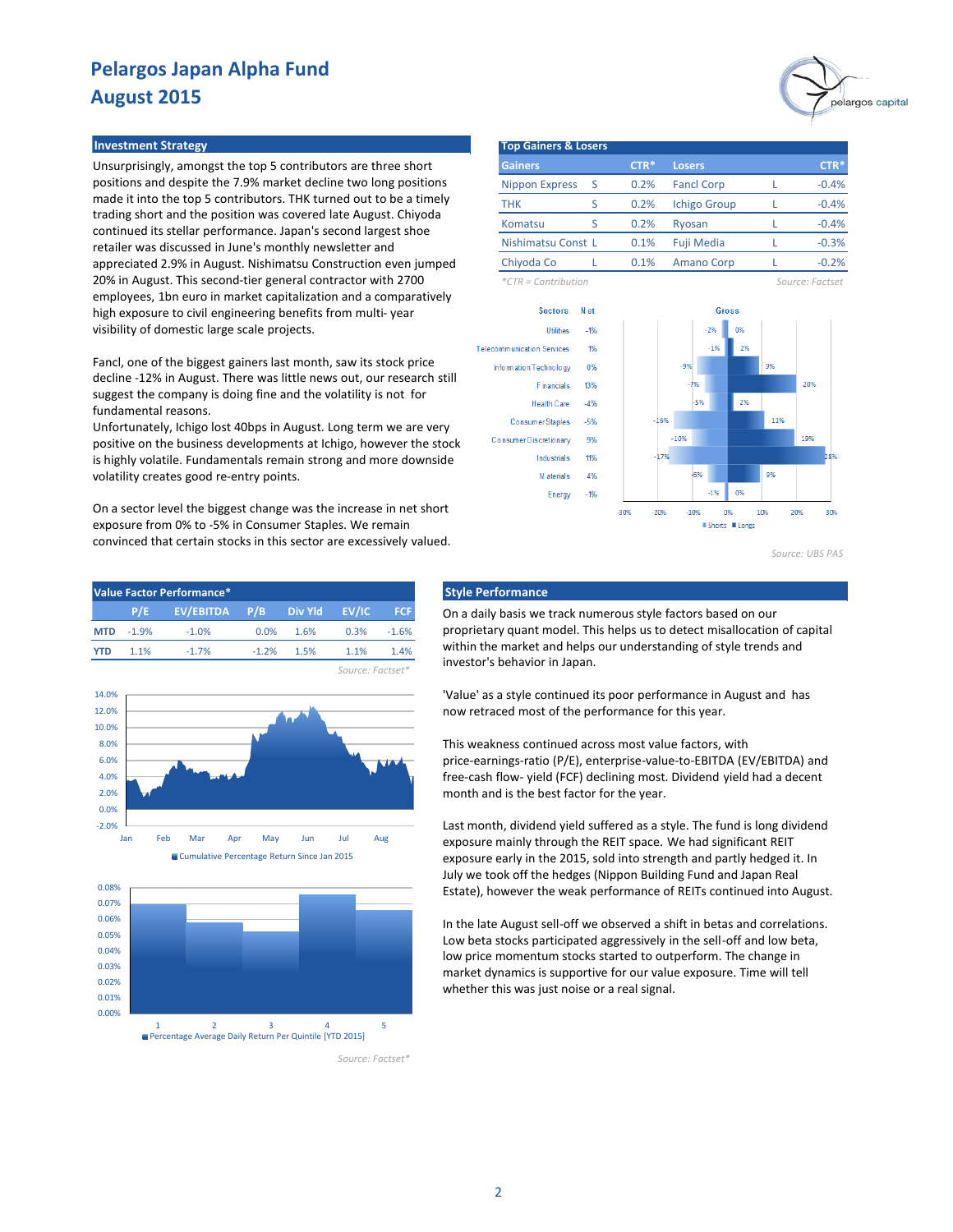# pelargos capital

#### **Risk Measurement and Management**

The chart below shows the rolling 12-month net and gross exposure for the fund. In order to improve readability of the chart, the exposures are shown as 10 (trading) days moving averages.

The gross exposure has been in a rather stable range between 150-170%, and stood at 181% (delta -adjusted) at the end of August.

The net exposure at the end of August was 40%, which was somewhat lower than last month. Delta adjusted net exposure was just 28%. In late July we bought put options on the Nikkei and they had a delta adjust exposure of -12% at the end of August. If the index were to decline and delta approaches 1, the maximum delta-adjusted exposure accounts for - 22%.

The ex-ante volatility remained unchanged at 8.8%.



*Source: Citi Financial Services\* Source: GS and UBS PAS*

| Long   | <b>Short</b>    |
|--------|-----------------|
| 18.0   | 33.6            |
| 8.7    | 14.3            |
| 1.5    | 2.3             |
| 2.1    | 1.4             |
| 1.0    | 2.0             |
| $-6.1$ | $-6.2$          |
| 1.9    | $-0.3$          |
| 12.2   | 12.6            |
| 18.2   | 6.4             |
| 9.3    | $-7.1$          |
| 7.1%   | 7.7%            |
| 35.7%  | 22.7%           |
|        | Source: Factset |
|        |                 |

| <b>Style Exposure</b> |       |              |
|-----------------------|-------|--------------|
|                       | Long  | <b>Short</b> |
| <b>Beta</b>           | 0.9   | 1.0          |
| Volatility            | 18.6% | 19.5%        |
| Debt-to-equity        | 26.00 | 25.00        |
|                       |       |              |

*Source: UBS PAS*

| <b>Risk Statistics Delta Adjusted</b>  |      |
|----------------------------------------|------|
| Volatility (ex-ante; 1yr daily data)   | 8.8% |
| Volatility (ex-ante; 5yr monthly data) | 5.9% |
| Var (99%, 5 days)                      | 2.6% |
| Beta (ex-ante)                         | በ 25 |

#### **Outlook**

#### *Strategic Framework - Outlook 2nd half of 201*5

Economic data is normalizing after last year's VAT hike. Finally underlying trends are meaningful again. The Japanese economy is not in great shape, but neither is the global economy. Nevertheless, at least the Japanese data has stopped disappointing. The weak Japanese Yen continues to be a support for a rather dull economy. The most interesting development is the volatility spill-over from currency and commodity markets into fixed income, and as of mid-June, finally into equities. Central banks aimed to suppress risk premia/volatility through monetary activism and 'achieved' the lowest long dated bond yields in centuries. A healthy financial system can cope with volatility. Accepting price swings yields the most efficient capital allocation, it rewards savvy market participants and punishes misjudgement as well as overly leveraged risk taking. The manipulation of market segments by central bankers results in underestimating risk and introduces second and third order effects of unintended consequences. Not all prices can be controlled all the time. Ultra low interest rates did not matter for a long time and now that the US Fed wants to 'normalize' interest rates currency markets need to reprice for policy divergence. The single most important economic variable for the second half of 2015 is the US dollar. As long as the US dollar appreciation and sell-off in long-dated bonds is gradual, the repercussion for the US economy remains limited and the Japanese market can continue its ascent. The collapse of commodities and emerging market equities have so far been ignored by developed market investors. But for how long? A lot of 'ifs' indeed, nevertheless a useful roadmap to keep in mind.

#### *Tactical assessment – Outlook September 2015*

Equity markets have finally got the memo and volatility has kicked in. Despite having bought significant downside protection and having increased single stock shorts in late July, the Japanese market first rallied to multi-year highs in early August, before the proverbial music stopped and stocks faltered. Volatility spikes are always unpleasant as damage across the equity universe is indiscriminately distributed and technicals supersede fundamentals. However, once the dust settles our dividend stocks will provide a downside cushion and shorting the high-price momentum, high-quality, expensive-defensives will finally bear fruit, as leveraged theme investor get purged by margin clerks. Central banks have abolished price discovery and created a phony market disconnected from economic reality. The mock realities in around the globe are connected through currencies which seem least susceptible to grand scale manipulation. Therefore, in the shortterm the US dollar is the single most important variable, and if it resumes its ascent, we will find out who is swimming naked.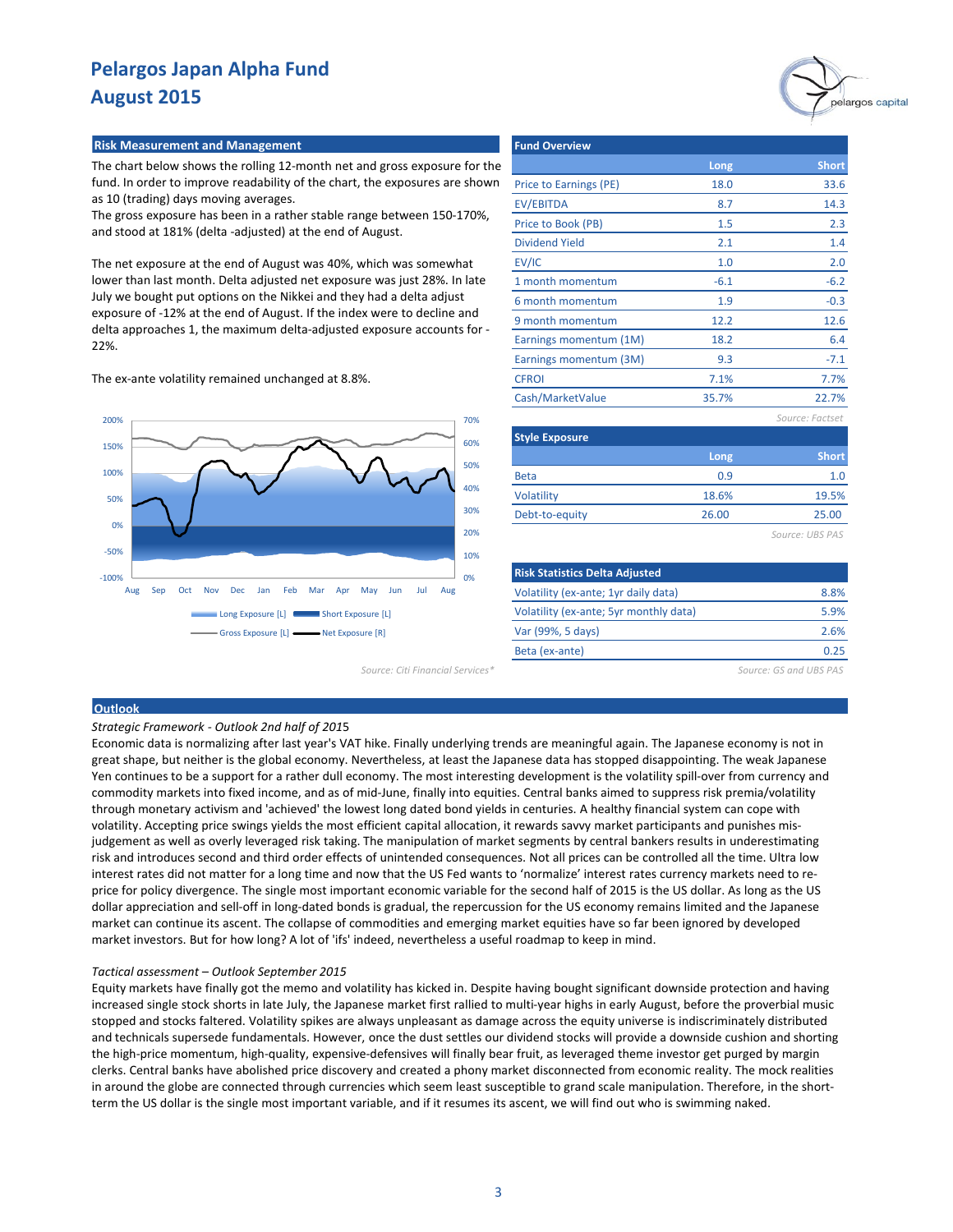

| <b>Historic Fund Performance (Monthly)</b> |          |            |          |          |            |          |          |          |            |          |            |       |
|--------------------------------------------|----------|------------|----------|----------|------------|----------|----------|----------|------------|----------|------------|-------|
|                                            | Jan      | <b>Feb</b> | Mar      | Apr      | <b>May</b> | Jun      | Jul      | Aug      | <b>Sep</b> | Oct      | <b>Nov</b> | Dec   |
| <b>Class A EUR</b>                         |          |            |          |          |            |          |          |          |            |          |            |       |
| 2015                                       | $-1.28%$ | 4.85%      | $-0.32%$ | 3.21%    | 2.54%      | $-1.63%$ | $-3.07%$ | $-3.05%$ |            |          |            |       |
| 2014                                       | $-3.21%$ | $-0.64%$   | $-0.59%$ | $-1.03%$ | $-2.28%$   | 1.40%    | 0.19%    | $-0.64%$ | 2.01%      | $-1.94%$ | $-1.28%$   | 0.92% |
| 2013                                       | 4.99%    | $-0.58%$   | 6.55%    | 6.10%    | $-1.05%$   | $-0.78%$ | 0.26%    | $-0.91%$ | 1.08%      | $-0.79%$ | 1.35%      | 1.61% |
| 2012                                       | $-1.43%$ | 3.77%      | 1.31%    | $-1.26%$ | $-3.88%$   | 1.72%    | 0.79%    | 0.89%    | 1.28%      | 0.54%    | 2.53%      | 3.78% |
| 2011                                       | 0.84%    | $-0.06%$   | $-1.56%$ | 0.10%    | $-0.19%$   | 0.38%    | $-0.01%$ | $-3.68%$ | 0.64%      | $-0.41%$ | $-2.64%$   | 1.64% |
| 2010                                       | 0.65%    | $-0.25%$   | 3.27%    | 3.16%    | $-2.71%$   | $-1.27%$ | 1.12%    | $-0.39%$ | 0.82%      | 1.03%    | 1.28%      | 1.75% |
| 2009                                       | 0.35%    | 1.62%      | $-0.76%$ | $-0.71%$ | 0.98%      | 1.03%    | $-1.84%$ | 2.07%    | $-1.61%$   | $-0.40%$ | $-3.37%$   | 3.19% |
| <b>Class A USD</b>                         |          |            |          |          |            |          |          |          |            |          |            |       |
| 2015                                       | $-1.37%$ | 4.79%      | $-0.51%$ | 3.48%    | 2.62%      | $-1.70%$ | $-3.04%$ | $-3.37%$ |            |          |            |       |
| 2014                                       | $-3.16%$ | $-0.74%$   | $-0.68%$ | $-1.11%$ | $-2.26%$   | 1.30%    | 0.21%    | $-0.63%$ | 1.88%      | $-1.89%$ | $-1.36%$   | 0.92% |
| 2013                                       |          |            |          |          |            |          | $-1.92%$ | $-1.15%$ | 1.29%      | $-1.04%$ | 1.58%      | 1.74% |
| <b>Class A JPY</b>                         |          |            |          |          |            |          |          |          |            |          |            |       |
| 2015                                       | $-1.40%$ | 4.80%      | $-0.51%$ | 3.11%    | 2.88%      | $-1.92%$ | $-3.14%$ | $-3.08%$ |            |          |            |       |
| 2014                                       | $-3.24%$ | $-0.80%$   | $-0.71%$ | $-1.19%$ | $-2.27%$   | 1.26%    | 0.19%    | $-0.65%$ | 1.86%      | $-1.97%$ | $-1.60%$   | 0.87% |
| 2013                                       |          |            |          |          |            |          | $-1.82%$ | $-1.26%$ | 1.23%      | $-1.06%$ | 1.59%      | 1.73% |
| <b>Class B EUR</b>                         |          |            |          |          |            |          |          |          |            |          |            |       |
| 2015                                       | $-1.24%$ | 4.89%      | $-0.27%$ | 3.25%    | 2.57%      | $-1.67%$ | $-2.94%$ | $-3.01%$ |            |          |            |       |
| 2014                                       | $-3.16%$ | $-0.60%$   | $-0.56%$ | $-0.99%$ | $-2.24%$   | 1.44%    | 0.23%    | $-0.60%$ | 2.06%      | $-1.89%$ | $-1.24%$   | 0.96% |
| 2013                                       | 5.35%    | $-0.58%$   | 6.98%    | 6.48%    | $-1.07%$   | $-0.78%$ | 0.31%    | $-0.92%$ | 1.18%      | $-0.80%$ | 1.46%      | 1.73% |
| 2012                                       | $-1.38%$ | 3.81%      | 1.35%    | $-1.21%$ | $-3.83%$   | 1.76%    | 0.84%    | 0.93%    | 1.32%      | 0.58%    | 2.50%      | 4.06% |
| 2011                                       | 0.93%    | $-0.03%$   | $-1.55%$ | 0.14%    | $-0.14%$   | 0.42%    | 0.03%    | $-3.63%$ | 0.69%      | $-0.38%$ | $-2.60%$   | 1.68% |
| 2010                                       | 0.73%    | $-0.23%$   | 3.52%    | 3.39%    | $-2.83%$   | $-1.31%$ | 1.23%    | $-0.37%$ | 0.91%      | 1.13%    | 1.40%      | 1.89% |
| 2009                                       | 2.07%    | 1.67%      | $-0.73%$ | $-0.67%$ | 1.34%      | 1.13%    | $-1.93%$ | 2.24%    | $-1.68%$   | $-0.39%$ | $-2.99%$   | 2.84% |
| 2008                                       |          |            |          |          |            |          | 0.96%    | $-1.35%$ | 1.40%      | 3.44%    | 0.52%      | 1.39% |

| <b>Historic Fund Performance (Yearly)</b> |       |          |        |        |          |       |       |       |
|-------------------------------------------|-------|----------|--------|--------|----------|-------|-------|-------|
|                                           | 2015  | 2014     | 2013   | 2012   | 2011     | 2010  | 2009  | 2008  |
| <b>Class A EUR</b>                        | 0.93% | $-6.99%$ | 18.86% | 10.24% | $-4.96%$ | 8.66% | 0.36% |       |
| <b>Class A USD</b>                        | 0.54% | $-7.38%$ | 0.43%  |        |          |       |       |       |
| <b>Class A JPY</b>                        | 0.42% | $-8.06%$ | 0.35%  |        |          |       |       |       |
| <b>Class B EUR</b>                        | 1.27% | $-6.52%$ | 20.57% | 10.95% | $-4.48%$ | 9.67% | 2.75% | 6.46% |
|                                           |       |          |        |        |          |       |       |       |

| <b>Fund Facts</b>                 |                              | <b>Fund Facts</b>                         |                                         |
|-----------------------------------|------------------------------|-------------------------------------------|-----------------------------------------|
| <b>Investment Manager</b>         | <b>Pelargos Capital</b>      | <b>Fund Size in EUR</b>                   | €90,987,180                             |
| <b>Legal Status</b>               | FGR (fund for joint account) | <b>Fund Size in USD</b>                   | \$102,005,728                           |
| <b>Fiscal Status</b>              | VBI (tax exempt)             | <b>Participations Outstanding Class A</b> | 436                                     |
| <b>Dividend Policy</b>            | Reinvestment                 | <b>Participations Outstanding Class B</b> | 62,382                                  |
| <b>Base Currency</b>              | <b>EUR</b>                   | <b>Minimum Subscription Class A</b>       | <b>EUR 10,000</b>                       |
| <b>ISIN Class A EUR</b>           | NL0009051887                 | <b>Minimum Subscription Class B</b>       | EUR 10,000                              |
| <b>ISIN Class A USD</b>           | NL0010545570                 | <b>Dealing Day</b>                        | First business day of each month        |
| <b>ISIN Class A JPY</b>           | NL0010545588                 | <b>Subscription</b>                       | Any dealing day, 5 business days notice |
| <b>ISIN Class B EUR</b>           | NL0001118015                 | <b>Redemption</b>                         | 15 business days notice                 |
| <b>Inception Date Class A EUR</b> | January 2009                 | <b>Management Fee Class A</b>             | 1.5%                                    |
| <b>Inception Date Class A USD</b> | <b>July 2013</b>             | <b>Management Fee Class B</b>             | 1.0%                                    |
| <b>Inception Date Class A JPY</b> | <b>July 2013</b>             | <b>Performance Fee Class A</b>            | 20% subject to High Watermark           |
| <b>Inception Date Class B EUR</b> | <b>July 2008</b>             | <b>Performance Fee Class B</b>            | 15% subject to High Watermark           |
|                                   |                              | <b>Early Redemption Fee</b>               | max 1% (accrues to Fund)                |
|                                   |                              | <b>Lock-up Class B</b>                    | 1 year                                  |